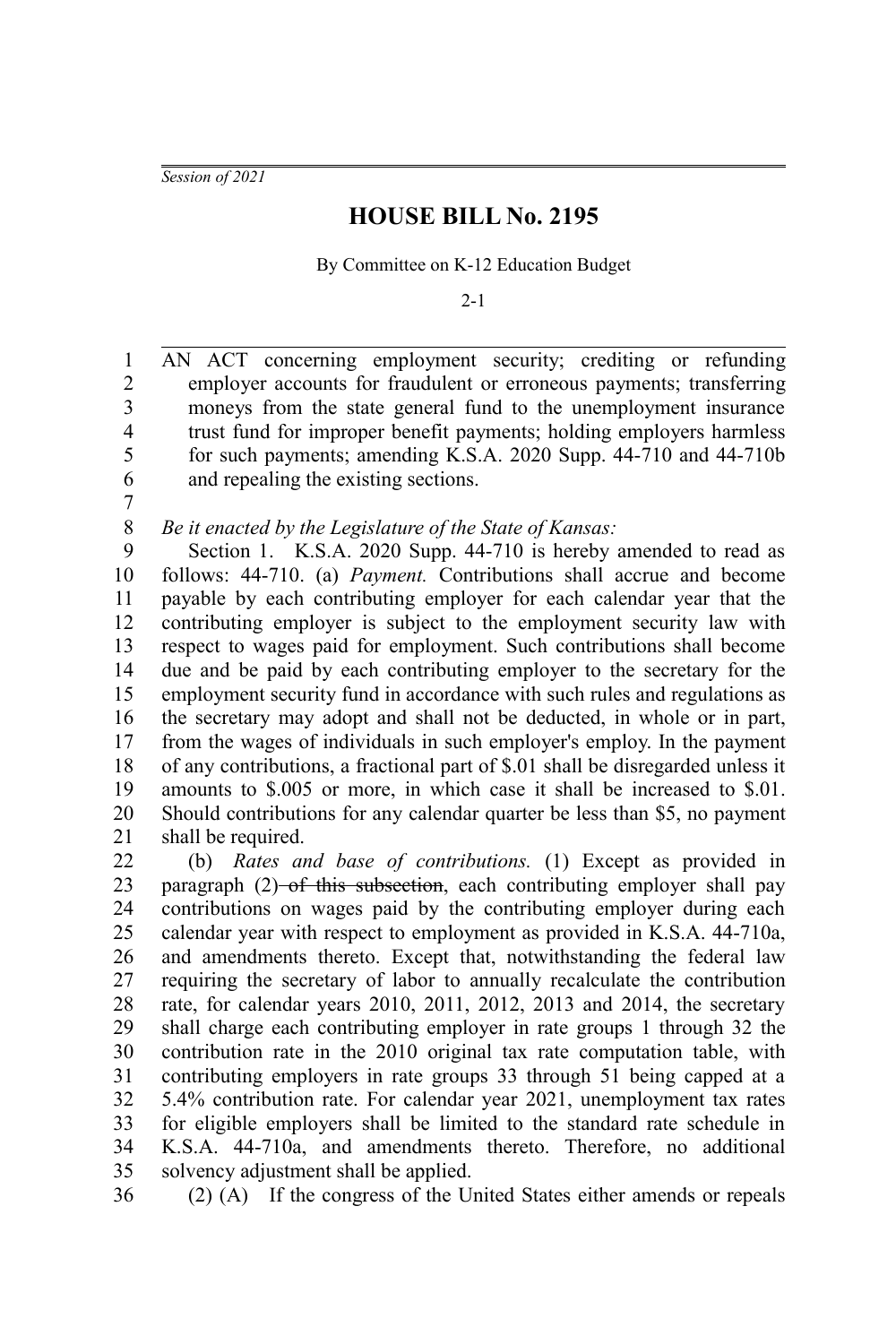the Wagner-Peyser act, the federal unemployment tax act, the federal social security act, or subtitle C of chapter 23 of the federal internal revenue code of 1986, or any act or acts supplemental to or in lieu thereof, or any part or parts of any such law, or if any such law, or any part or parts thereof, are held invalid with the effect that appropriations of funds by congress and grants thereof to the state of Kansas for the payment of costs of administration of the employment security law are no longer available for such purposes; or (B) if employers in Kansas subject to the payment of tax under the federal unemployment tax act are granted full credit against such tax for contributions or taxes paid to the secretary of labor, then, and in either such case, beginning with the year that the unavailability of federal appropriations and grants for such purpose occurs or that such change in liability for payment of such federal tax occurs and for each year thereafter, the rate of contributions of each contributing employer shall be equal to the total of 0.5% and the rate of contributions as determined for such contributing employer under K.S.A. 44-710a, and amendments thereto. The amount of contributions that each contributing employer becomes liable to pay under this paragraph (2) over the amount of contributions that such contributing employer would be otherwise liable to pay shall be credited to the employment security administration fund to be disbursed and paid out under the same conditions and for the same purposes as other moneys are authorized to be paid from the employment security administration fund, except that, if the secretary determines that as of the first day of January of any year there is an excess in the employment security administration fund over the amount required to be disbursed during such year, an amount equal to such excess as determined by the secretary shall be transferred to the employment security fund. 1 2 3 4 5 6 7 8 9 10 11 12 13 14 15 16 17 18 19 20 21 22 23 24 25 26 27

(c) *Charging of benefit payments.* (1) The secretary shall maintain a separate account for each contributing employer, and shall credit the contributing employer's account with all the contributions paid on the contributing employer's own behalf. Nothing in the employment security law shall be construed to grant any employer or individuals in such employer's service prior claims or rights to the amounts paid by such employer into the employment security fund either on such employer's own behalf or on behalf of such individuals. Benefits paid shall be charged against the accounts of each base period employer in the proportion that the base period wages paid to an eligible individual by each such employer bears to the total wages in the base period. Benefits shall be charged to contributing employers' accounts and rated governmental employers' accounts upon the basis of benefits paid during each twelve-month period ending on the computation date. 28 29 30 31 32 33 34 35 36 37 38 39 40 41

(2) (A) Benefits paid in benefit years established by valid new claims shall not be charged to the account of a contributing employer or rated 42 43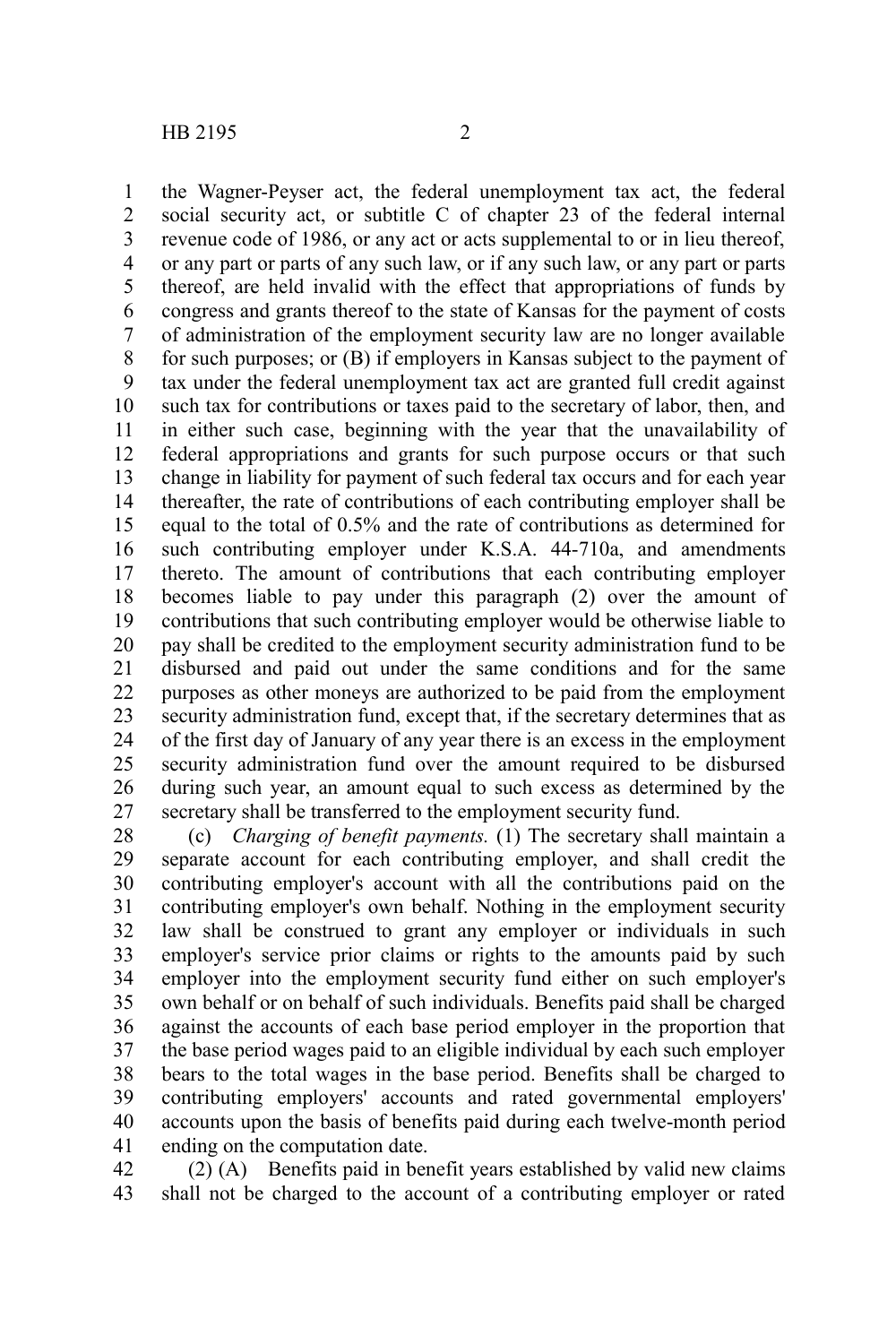governmental employer who is a base period employer if the examiner finds that claimant was separated from the claimant's most recent employment with such employer under any of the following conditions: (i) Discharged for misconduct or gross misconduct connected with the individual's work; (ii) leaving work voluntarily without good cause attributable to the claimant's work or the employer; or (iii) discharged from an employer directly impacted by COVID-19 in accordance with the families first coronavirus response act, public law 116-127. 1 2 3 4 5 6 7 8

(B) Where base period wage credits of a contributing employer or rated governmental employer represent part-time employment and the claimant continues in that part-time employment with that employer during the period for which benefits are paid, then that employer's account shall not be charged with any part of the benefits paid if the employer provides the secretary with information as required by rules and regulations. For the purposes of this subsection  $(c)(2)(B)$ , "part-time employment" means any employment when an individual works less than full-time because the individual's services are not required for the customary, scheduled full-time hours prevailing at the work place or the individual does not customarily work the regularly scheduled full-time hours due to personal choice or circumstances. 9 10 11 12 13 14 15 16 17 18 19 20

(C) No contributing employer or rated governmental employer's account shall be charged with any extended benefits paid in accordance with the employment security law, except for weeks of unemployment beginning after December 31, 1978, all contributing governmental employers and governmental rated employers shall be charged an amount equal to all extended benefits paid. 21 22 23 24 25 26

(D) No contributing employer, rated governmental employer or reimbursing employer's account shall be charged for any additional benefits paid during the period July 1, 2003 through June 30, 2004. 27 28 29

(E) No contributing employer or rated governmental employer's account will be charged for benefits paid a claimant while pursuing an approved training course as defined in K.S.A. 44-703(s), and amendments thereto. 30 31 32 33

(F) No contributing employer or rated governmental employer's account shall be charged with respect to the benefits paid to any individual whose base period wages include wages for services not covered by the employment security law prior to January 1, 1978, to the extent that the employment security fund is reimbursed for such benefits pursuant to section 121 of public law 94-566 (90 Stat. 2673). 34 35 36 37 38 39

(G) With respect to weeks of unemployment beginning after December 31, 1977, wages for insured work shall include wages paid for previously uncovered services. For the purposes of this subsection  $(c)(2)$ (G), the term "previously uncovered services" means services that were 40 41 42 43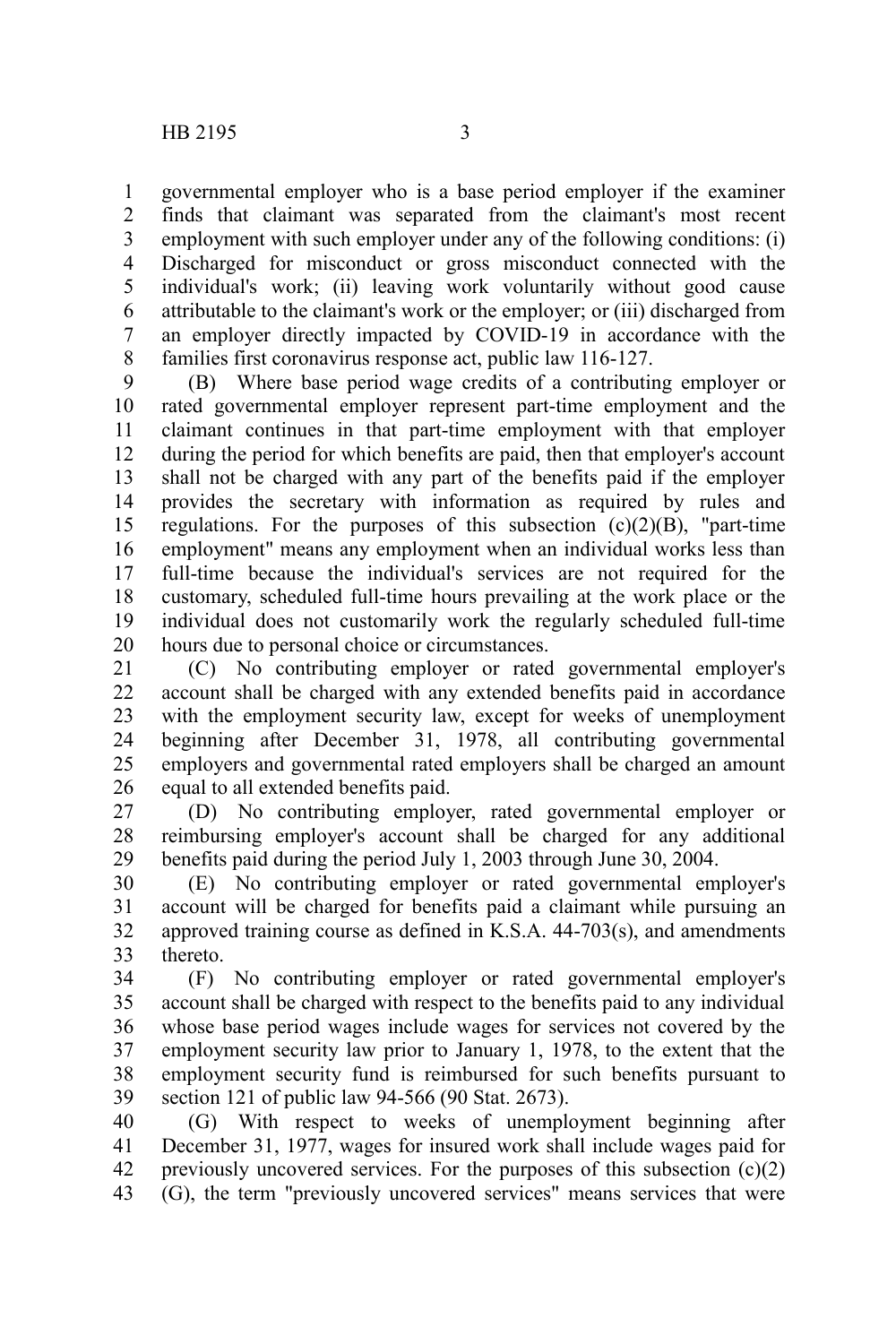not covered employment, at any time during the one-year period ending December 31, 1975, except to the extent that assistance under title II of the federal emergency jobs and unemployment assistance act of 1974 was paid on the basis of such services, and that: 1 2 3 4

(i) Are agricultural labor as defined in K.S.A. 44-703(w), and amendments thereto, or domestic service as defined in K.S.A. 44-703(aa), and amendments thereto; 5 6 7

(ii) are services performed by an employee of this state or a political subdivision thereof, as provided in K.S.A.  $44-703(i)(3)(E)$ , and amendments thereto; or 8 9 10

(iii) are services performed by an employee of a nonprofit educational institution that is not an institution of higher education. 11 12

(H) No contributing employer or rated governmental employer's account shall be charged with respect to their pro rata share of benefit charges if such charges are of \$100 or less. 13 14 15

*(I) (i) No contributing employer, rated governmental employer or reimbursing employer's account shall be charged for any benefits paid beginning on March 15, 2020, through December 31, 2021.* 16 17 18

*(ii) Contributing employers, rated governmental employers and reimbursing employers shall be held harmless for and shall not be required to reimburse the state for claims or benefits paid that have been identified as fraudulent by the contributing employer, rated governmental employer or reimbursing employer and reported to the secretary, unless the secretary determines the claims are not fraudulent or improper as provided by K.S.A. 44-710b(b)(2)(A), and amendments thereto. The time limitation for disputing a claim or an appeal of a claim as provided by this section, or by any other provision of the employment security law, shall not apply to identifications of fraud reported to the secretary with respect for claims or benefits paid during the period beginning on March 15, 2020, through December 31, 2022. Contributing employers, rated governmental employers and reimbursing employers shall be refunded or credited, in the discretion of the employer, as provided by K.S.A. 44- 710b(b), and amendments thereto, for any claims or benefits paid that have been reported as fraudulent.* 19 20 21 22 23 24 25 26 27 28 29 30 31 32 33 34

(3) An employer's account shall not be relieved of charges relating to a payment that was made erroneously if the secretary determines that: 35 36

(A) The erroneous payment was made because the employer, or the agent of the employer, was at fault for failing to respond timely or adequately to a written request from the secretary for information relating to the claim for unemployment compensation; and 37 38 39 40

(B) the employer or agent has established a pattern of failing to respond timely or adequately to requests for information. 41 42

(C) For purposes of this paragraph: 43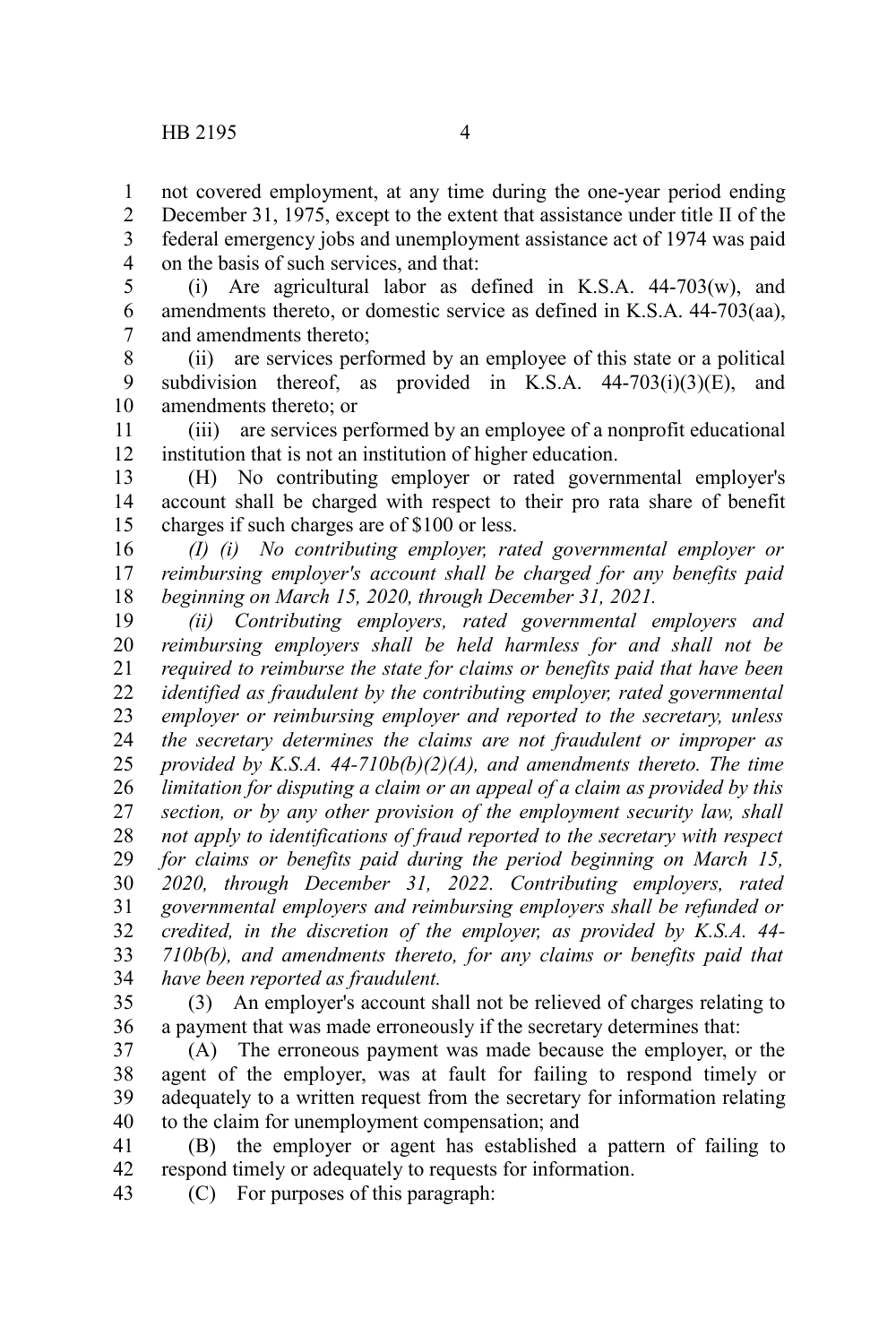(i) "Erroneous payment" means a payment that but for the failure by the employer or the employer's agent with respect to the claim for unemployment compensation, would not have been made; and 1 2 3

4

(ii) "pattern of failure" means repeated documented failure on the part of the employer or the agent of the employer to respond, taking into consideration the number of instances of failure in relation to the total volume of requests. An employer or employer's agent failing to respond as described in  $(c)(3)(A)$  shall not be determined to have engaged in a "pattern of failure" if the number of such failures during the year prior to such request is fewer than two, or less than 2%, of such requests, whichever is greater. 5 6 7 8 9 10 11

(D) Determinations of the secretary prohibiting the relief of charges pursuant to this section shall be subject to appeal or protest as other determinations of the agency with respect to the charging of employer accounts. 12 13 14 15

(E) This paragraph shall apply to erroneous payments established on and after the effective date of this act. 16 17

(4) The examiner shall notify any base period employer whose account will be charged with benefits paid following the filing of a valid new claim and a determination by the examiner based on all information relating to the claim contained in the records of the division of employment security. Such notice shall become final and benefits charged to the base period employer's account in accordance with the claim unless within 10 calendar days from the date the notice was sent, the base period employer requests in writing that the examiner reconsider the determination and furnishes any required information in accordance with the secretary's rules and regulations. In a similar manner, a notice of an additional claim followed by the first payment of benefits with respect to the benefit year, filed by an individual during a benefit year after a period in such year during which such individual was employed, shall be given to any base period employer of the individual who has requested such a notice within 10 calendar days from the date the notice of the valid new claim was sent to such base period employer. For purposes of this subsection  $(c)(3)$ , if the required information is not submitted or postmarked within a response time limit of 10 days after the base period employer notice was sent, the base period employer shall be deemed to have waived its standing as a party to the proceedings arising from the claim and shall be barred from protesting any subsequent decisions about the claim by the secretary, a referee, the board of review or any court, except that the base period employer's response time limit may be waived or extended by the examiner or upon appeal, if timely response was impossible due to excusable neglect. The examiner shall notify the employer of the reconsidered determination, which shall be subject to 18 19 20 21 22 23 24 25 26 27 28 29 30 31 32 33 34 35 36 37 38 39 40 41 42 43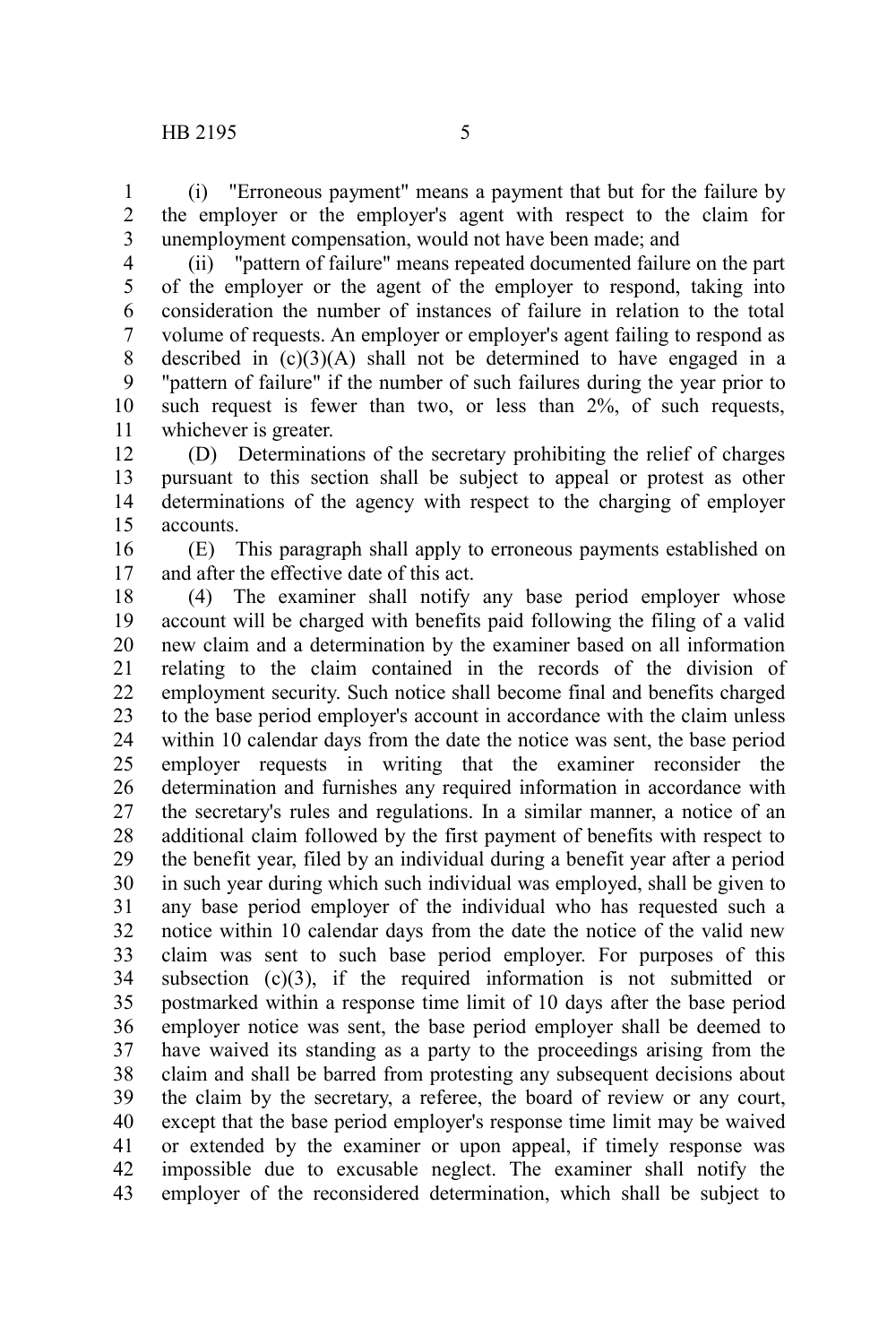appeal or further reconsideration, in accordance with the provisions of K.S.A. 44-709, and amendments thereto. 1 2

(5) *Time, computation and extension.* In computing the period of time for a base period employer response or appeals under this section from the examiner's or the special examiner's determination or from the referee's decision, the day of the act, event or default from which the designated period of time begins to run shall not be included. The last day of the period shall be included unless it is a Saturday, Sunday or legal holiday, in which event the period runs until the end of the next day that is not a Saturday, Sunday or legal holiday. 3 4 5 6 7 8 9 10

(d) *Pooled fund.* All contributions and payments in lieu of contributions and benefit cost payments to the employment security fund shall be pooled and available to pay benefits to any individual entitled thereto under the employment security law, regardless of the source of such contributions or payments in lieu of contributions or benefit cost payments. 11 12 13 14 15 16

(e) *Election to become reimbursing employer; payment in lieu of contributions.* (1) Any governmental entity, Indian tribes or tribal units, (subdivisions, subsidiaries or business enterprises wholly owned by such Indian tribes), for which services are performed as described in K.S.A. 44-  $703(i)(3)(E)$ , and amendments thereto, or any nonprofit organization or group of nonprofit organizations described in section  $501(c)(3)$  of the federal internal revenue code of 1986 that is exempt from income tax under section 501(a) of such code, that becomes subject to the employment security law may elect to become a reimbursing employer under this subsection  $(e)(1)$  and agree to pay the secretary for the employment security fund an amount equal to the amount of regular benefits and ½ of the extended benefits paid that are attributable to service in the employ of such reimbursing employer, except that each reimbursing governmental employer, Indian tribes or tribal units shall pay an amount equal to the amount of regular benefits and extended benefits paid for weeks of unemployment beginning after December 31, 1978, for governmental employers and December 21, 2000, for Indian tribes or tribal units to individuals for weeks of unemployment that begin during the effective period of such election. 17 18 19 20 21 22 23 24 25 26 27 28 29 30 31 32 33 34 35

(A) Any employer identified in this subsection (e)(1) may elect to become a reimbursing employer for a period encompassing not less than four complete calendar years if such employer files with the secretary a written notice of such election within the 30-day period immediately following January 1 of any calendar year or within the 30-day period immediately following the date when a determination of subjectivity to the employment security law is issued, whichever occurs later. 36 37 38 39 40 41 42

(B) Any employer that makes an election to become a reimbursing 43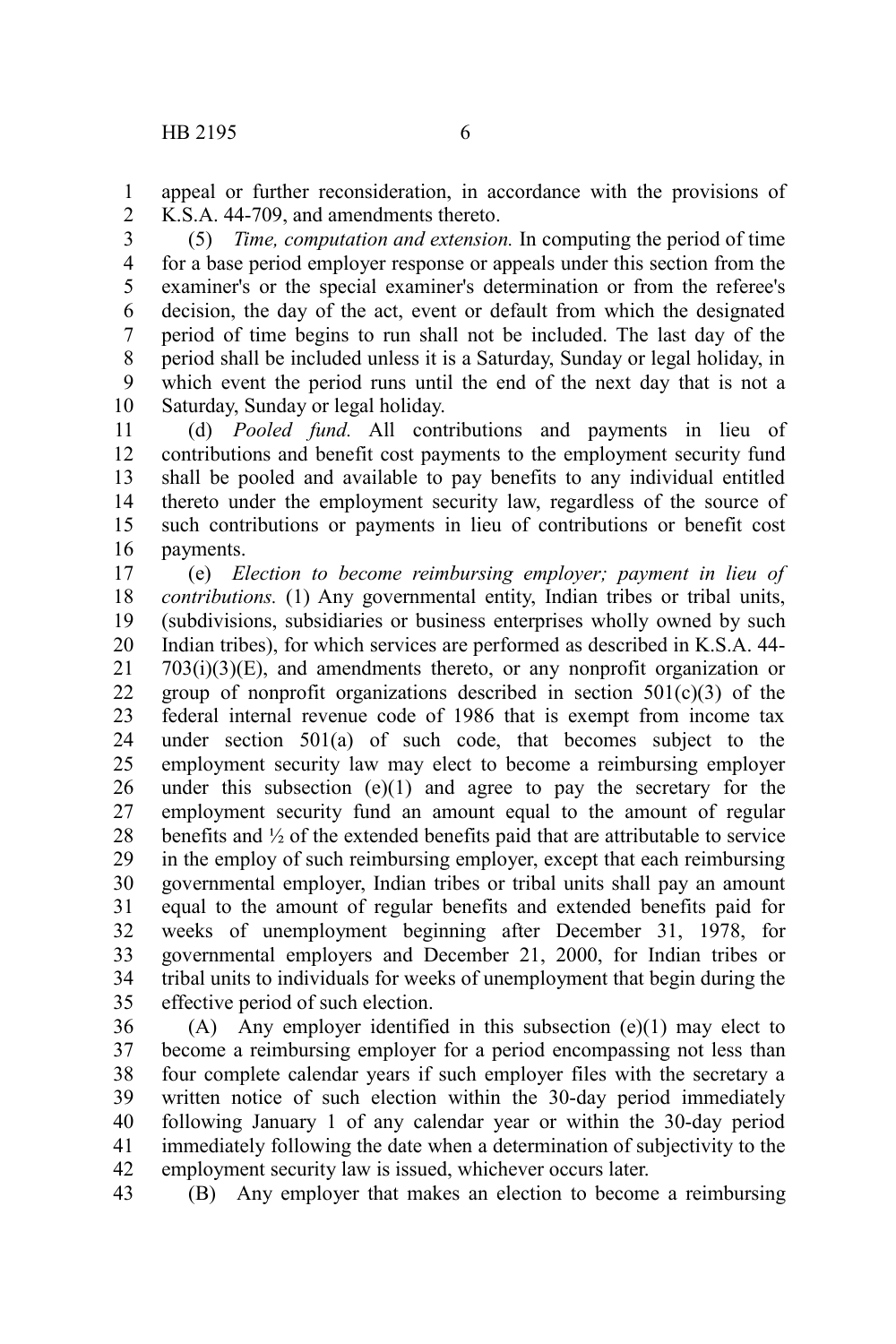employer in accordance with subparagraph (A) will continue to be liable for payments in lieu of contributions until such employer files with the secretary a written notice terminating its election not later than 30 days prior to the beginning of the calendar year for which such termination shall first be effective. 1 2 3 4 5

(C) Any employer identified in this subsection (e)(1) that has remained a contributing employer and has been paying contributions under the employment security law for a period subsequent to January 1, 1972, may change to a reimbursing employer by filing with the secretary not later than 30 days prior to the beginning of any calendar year a written notice of election to become a reimbursing employer. Such election shall not be terminable by the employer for four complete calendar years. 6 7 8 9 10 11 12

(D) The secretary may for good cause extend the period within which a notice of election, or a notice of termination, must be filed and may permit an election to be retroactive but not any earlier than with respect to benefits paid after January 1 of the year such election is received. 13 14 15 16

(E) The secretary, in accordance with such rules and regulations as the secretary may adopt, shall notify each employer identified in subsection  $(e)(1)$  of any determination that the secretary may make of its status as an employer and of the effective date of any election that it makes to become a reimbursing employer and of any termination of such election. Such determinations shall be subject to reconsideration, appeal and review in accordance with the provisions of K.S.A. 44-710b, and amendments thereto. 17 18 19 20 21 22 23 24

(2) *Reimbursement reports and payments.* Payments in lieu of contributions shall be made in accordance with the provisions of subparagraph (A) by all reimbursing employers except the state of Kansas. Each reimbursing employer shall report total wages paid during each calendar quarter by filing quarterly wage reports with the secretary that shall be filed by the last day of the month following the close of each calendar quarter. Wage reports are deemed filed as of the date they are placed in the United States mail. 25 26 27 28 29 30 31 32

(A) At the end of each calendar quarter, or at the end of any other period as determined by the secretary, the secretary shall bill each reimbursing employer, except the state of Kansas: (i) An amount to be paid that is equal to the full amount of regular benefits plus  $\frac{1}{2}$  of the amount of extended benefits paid during such quarter or other prescribed period that is attributable to service in the employ of such reimbursing employer; and (ii) for weeks of unemployment beginning after December 31, 1978, each reimbursing governmental employer and December 21, 2000, for Indian tribes or tribal units shall be certified an amount to be paid that is equal to the full amount of regular benefits and extended benefits paid during such quarter or other prescribed period that is attributable to service in the 33 34 35 36 37 38 39 40 41 42 43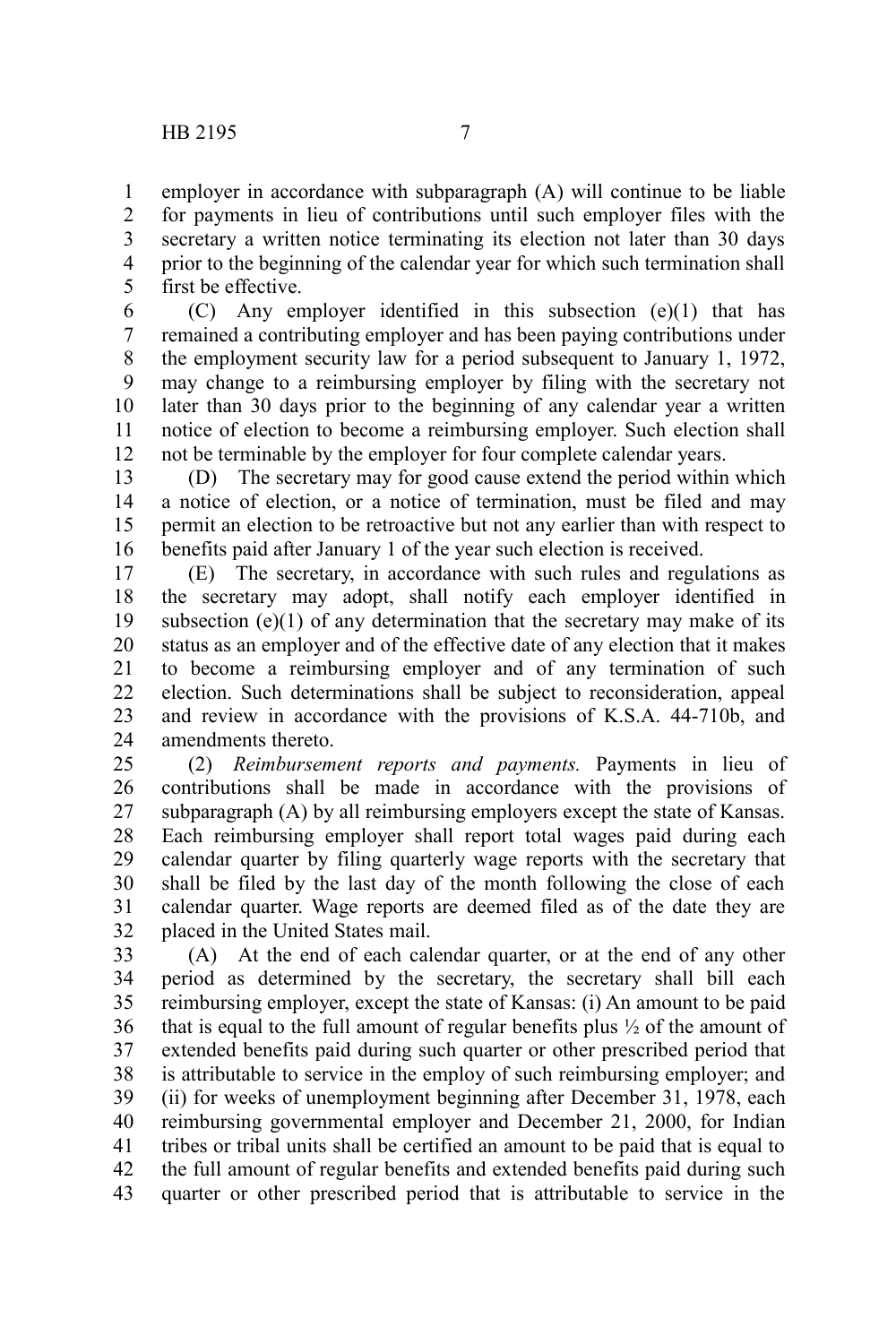employ of such reimbursing governmental employer. 1

(B) Payment of any bill rendered under subparagraph (A) shall be made not later than 30 days after such bill was mailed to the last known address of the reimbursing employer, or otherwise was delivered to such reimbursing employer, unless there has been an application for review and redetermination in accordance with subparagraph (D). 2 3 4 5 6

(C) Payments made by any reimbursing employer under the provisions of this subsection (e)(2) shall not be deducted or deductible, in whole or in part, from the remuneration of individuals in the employ of such employer. 7 8 9 10

(D) The amount due specified in any bill from the secretary shall be conclusive on the reimbursing employer, unless, not later than 15 days after the bill was mailed to the last known address of such employer, or was otherwise delivered to such employer, the reimbursing employer files an application for redetermination in accordance with K.S.A. 44-710b, and amendments thereto. 11 12 13 14 15 16

(E) Past due payments of amounts certified by the secretary under this section shall be subject to the same interest, penalties and actions required by K.S.A. 44-717, and amendments thereto. (1) If any nonprofit organization or group of nonprofit organizations described in section  $501(c)(3)$  of the federal internal revenue code of 1986 or governmental reimbursing employer is delinquent in making payments of amounts certified by the secretary under this section, the secretary may terminate such employer's election to make payments in lieu of contributions as of the beginning of the next calendar year and such termination shall be effective for such next calendar year and the calendar year thereafter so that the termination is effective for two complete calendar years. (2) Failure of the Indian tribe or tribal unit to make required payments, including assessment of interest and penalty within 90 days of receipt of the bill will cause the Indian tribe to lose the option to make payments in lieu of contributions as described pursuant to paragraph (e)(1) for the following tax year unless payment in full is received before contribution rates for the next tax year are calculated. (3) Any Indian tribe that loses the option to make payments in lieu of contributions due to late payment or nonpayment, as described in paragraph (2), shall have such option reinstated, if after a period of one year, all contributions have been made on time and no contributions, payments in lieu of contributions for benefits paid, penalties or interest remain outstanding. 17 18 19 20 21 22 23 24 25 26 27 28 29 30 31 32 33 34 35 36 37 38

(F) Failure of the Indian tribe or any tribal unit thereof to make required payments, including assessments of interest and penalties, after all collection activities deemed necessary by the secretary have been exhausted, will cause services performed by such tribe to not be treated as employment for purposes of K.S.A.  $44-703(i)(3)(E)$ , and amendments 39 40 41 42 43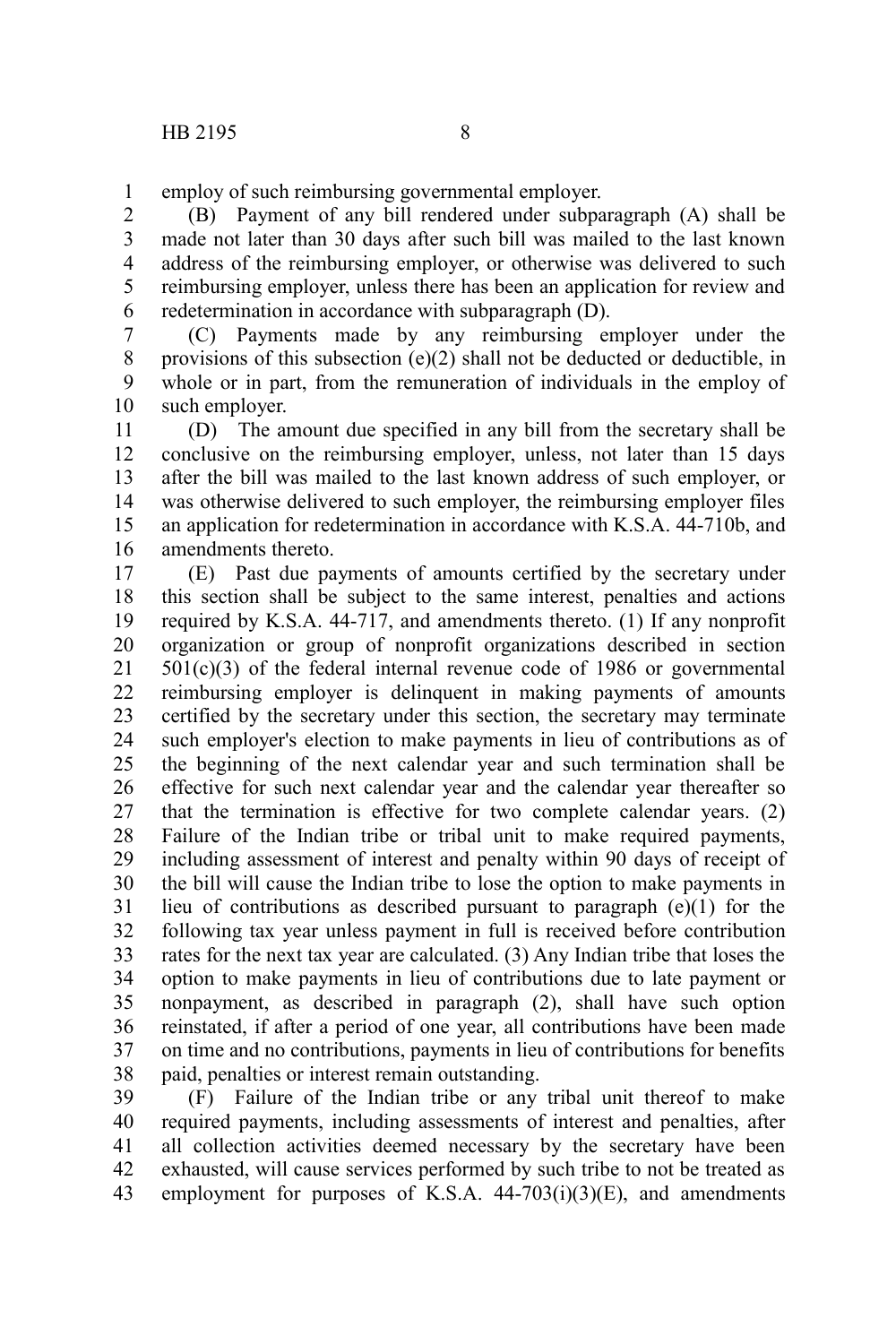thereto. If an Indian tribe fails to make payments required under this section, including assessments of interest and penalties, within 90 days of a final notice of delinquency, the secretary shall immediately notify the United States internal revenue service and the United States department of labor. The secretary may determine that any Indian tribe that loses coverage pursuant to this paragraph may have services performed on behalf of such tribe again deemed "employment" if all contributions, payments in lieu of contributions, penalties and interest have been paid. 1 2 3 4 5 6 7 8

(G) In the discretion of the secretary, any employer who elects to become liable for payments in lieu of contributions and any nonprofit organization or group of nonprofit organizations described in section  $501(c)(3)$  of the federal internal revenue code of 1986 or governmental reimbursing employer or Indian tribe or tribal unit who is delinquent in filing reports or in making payments of amounts certified by the secretary under this section shall be required within 60 days after the effective date of such election, in the case of an eligible employer so electing, or after the date of notification to the delinquent employer under this subsection (e)(2) (G), in the case of a delinquent employer, to execute and file with the secretary a surety bond, except that the employer may elect, in lieu of a surety bond, to deposit with the secretary money or securities as approved by the secretary or to purchase and deliver to an escrow agent a certificate of deposit to guarantee payment. The amount of the bond, deposit or escrow agreement required by this subsection  $(e)(2)(G)$  shall not exceed 5.4% of the organization's taxable wages paid for employment by the eligible employer during the four calendar quarters immediately preceding the effective date of the election or the date of notification, in the case of a delinquent employer. If the employer did not pay wages in each of such four calendar quarters, the amount of the bond or deposit shall be as determined by the secretary. Upon the failure of an employer to comply with this subsection  $(e)(2)(G)$  within the time limits imposed or to maintain the required bond or deposit, the secretary may terminate the election of such eligible employer or delinquent employer, as the case may be, to make payments in lieu of contributions, and such termination shall be effective for the current and next calendar year. 9 10 11 12 13 14 15 16 17 18 19 20 21 22 23 24 25 26 27 28 29 30 31 32 33 34

(H) The state of Kansas shall make reimbursement payments quarterly at a fiscal year rate that shall be based upon: (i) The available balance in the state's reimbursing account as of December 31 of each calendar year; (ii) the historical unemployment experience of all covered state agencies during prior years; (iii) the estimate of total covered wages to be paid during the ensuing calendar year; (iv) the applicable fiscal year rate of the claims processing and auditing fee under K.S.A. 75-3798, and amendments thereto; and (v) actuarial and other information furnished to the secretary by the secretary of administration. In accordance with K.S.A. 35 36 37 38 39 40 41 42 43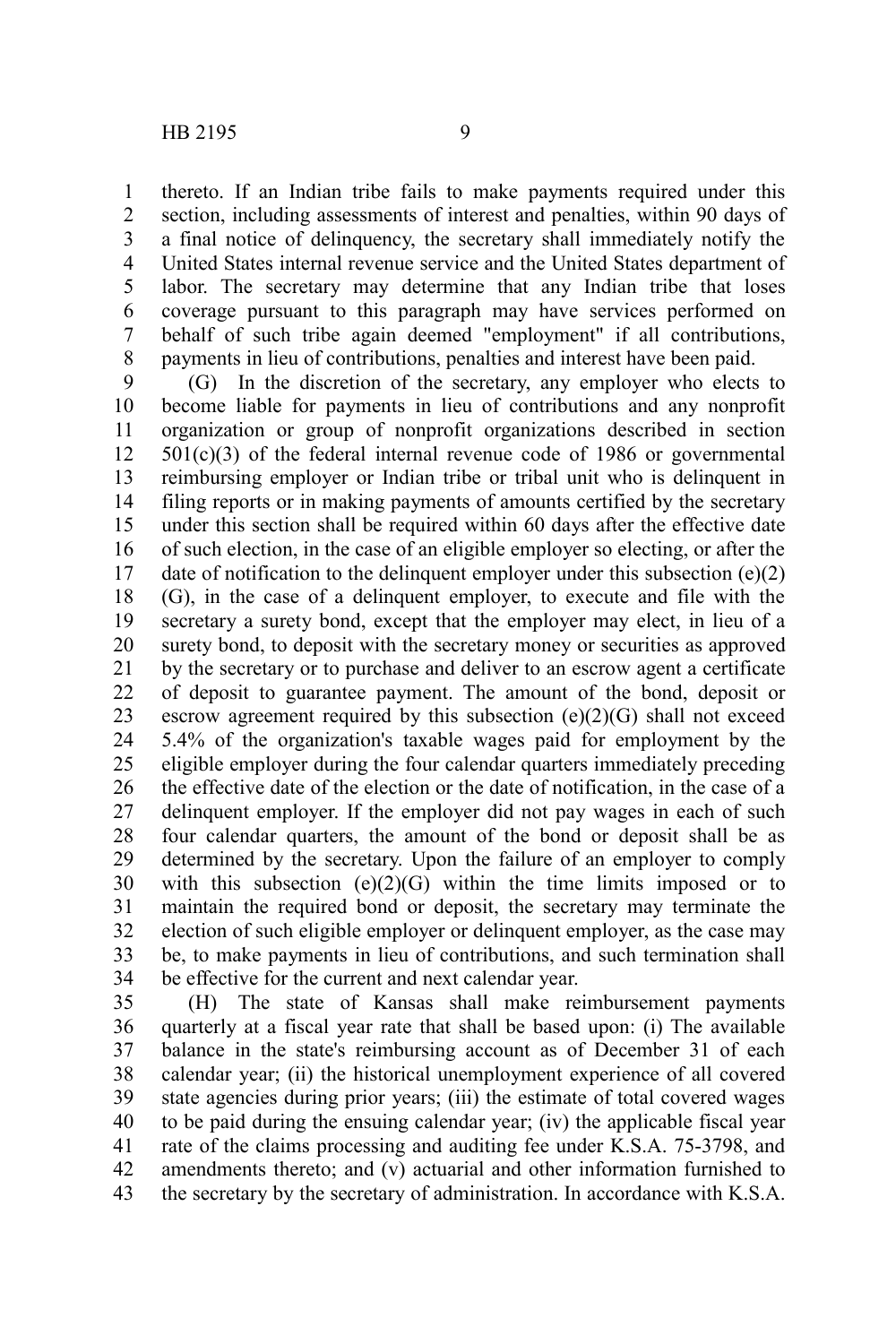75-3798, and amendments thereto, the claims processing and auditing fees charged to state agencies shall be deducted from the amounts collected for the reimbursement payments under this paragraph (H) prior to making the quarterly reimbursement payments for the state of Kansas. The fiscal year rate shall be expressed as a percentage of covered total wages and shall be the same for all covered state agencies. The fiscal year rate for each fiscal year will be certified in writing by the secretary to the secretary of administration on July 15 of each year and such certified rate shall become effective on the July 1 immediately following the date of certification. A detailed listing of benefit charges applicable to the state's reimbursing account shall be furnished quarterly by the secretary to the secretary of administration and the total amount of charges deducted from previous reimbursing payments made by the state. On January 1 of each year, if it is determined that benefit charges exceed the amount of prior reimbursing payments, an upward adjustment shall be made therefor in the fiscal year rate to be certified on the ensuing July 15. If total payments exceed benefit charges, all or part of the excess may be refunded, at the discretion of the secretary, from the fund or retained in the fund as part of the payments that may be required for the next fiscal year. 1 2 3 4 5 6 7 8 9 10 11 12 13 14 15 16 17 18 19

(3) *Allocation of benefit costs.* The reimbursing account of each reimbursing employer shall be charged the full amount of regular benefits and  $\frac{1}{2}$  of the amount of extended benefits paid except that each reimbursing governmental employer's account shall be charged the full amount of regular benefits and extended benefits paid for weeks of unemployment beginning after December 31, 1978, to individuals whose entire base period wage credits are from such employer. When benefits received by an individual are based upon base period wage credits from more than one employer then the reimbursing employer's or reimbursing governmental employer's account shall be charged in the same ratio as base period wage credits from such employer bear to the individual's total base period wage credits. Notwithstanding any other provision of the employment security law, no reimbursing employer's or reimbursing governmental employer's account shall be charged for payments of extended benefits that are wholly reimbursed to the state by the federal government. Payments of unemployment compensation that are wholly reimbursed to the reimbursing employer by the federal government shall be charged for the purpose of such reimbursement under the federal CARES act, public law 116-136. 20 21 22 23 24 25 26 27 28 29 30 31 32 33 34 35 36 37 38

(A) *Proportionate allocation (when fewer than all reimbursing base period employers are liable).* If benefits paid to an individual are based on wages paid by one or more reimbursing employers and on wages paid by one or more contributing employers or rated governmental employers, the amount of benefits payable by each reimbursing employer shall be an 39 40 41 42 43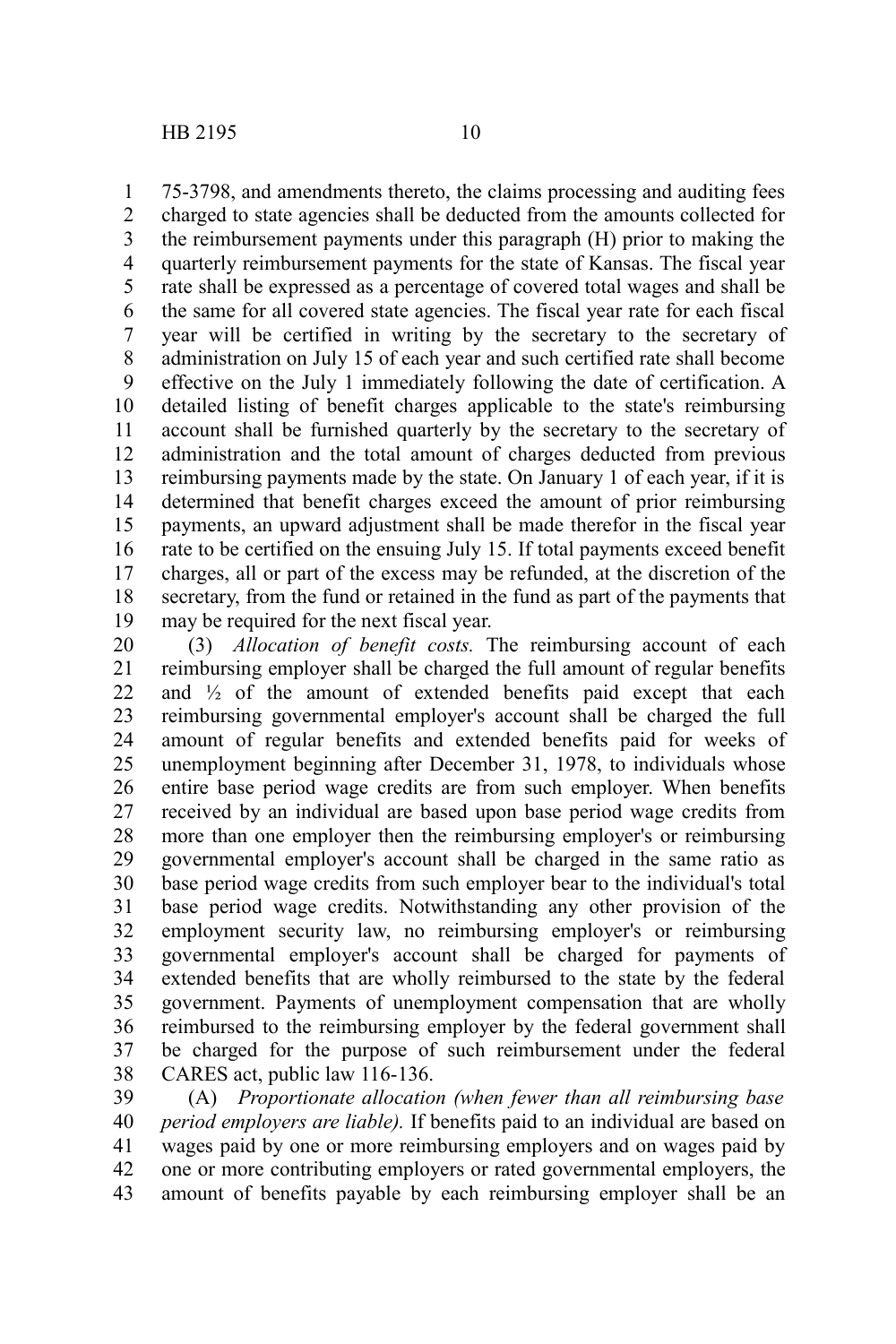amount that bears the same ratio to the total benefits paid to the individual as the total base period wages paid to the individual by such employer bears to the total base period wages paid to the individual by all of such individual's base period employers. 1 2 3 4

(B) *Proportionate allocation (when all base period employers are reimbursing employers).* If benefits paid to an individual are based on wages paid by two or more reimbursing employers, the amount of benefits payable by each such employer shall be an amount that bears the same ratio to the total benefits paid to the individual as the total base period wages paid to the individual by such employer bear to the total base period wages paid to the individual by all of such individual's base period employers. 5 6 7 8 9 10 11 12

(4) *Group accounts.* Two or more reimbursing employers may file a joint application to the secretary for the establishment of a group account for the purpose of sharing the cost of benefits paid that are attributable to service in the employment of such reimbursing employers. Each such application shall identify and authorize a group representative to act as the group's agent for the purposes of this subsection (e)(4) *paragraph*. Upon approval of the application, the secretary shall establish a group account for such employers effective as of the beginning of the calendar quarter in which the secretary receives the application and shall notify the group's representative of the effective date of the account. Such account shall remain in effect for not less than four years and thereafter such account shall remain in effect until terminated at the discretion of the secretary or upon application by the group. Upon establishment of the account, each member of the group shall be liable for payments in lieu of contributions with respect to each calendar quarter in the amount that bears the same ratio to the total benefits paid in such quarter that are attributable to service performed in the employ of all members of the group as the total wages paid for service in employment by such member in such quarter bear to the total wages paid during such quarter for service performed in the employ of all members of the group. The secretary shall adopt such rules and regulations as the secretary deems necessary with respect to applications for establishment, maintenance and termination of group accounts that are authorized by this subsection (e)(4) *paragraph*, for addition of new members to, and withdrawal of active members from such accounts, and for the determination of the amounts that are payable under this subsection (e)(4) *paragraph* by members of the group and the time and manner of such payments. 13 14 15 16 17 18 19 20 21 22 23 24 25 26 27 28 29 30 31 32 33 34 35 36 37 38 39

Sec. 2. K.S.A. 2020 Supp. 44-710b is hereby amended to read as follows: 44-710b. (a) *By the secretary of labor*. The secretary of labor shall promptly notify each contributing employer of its rate of contributions, each rated governmental employer of its benefit cost rate and each 40 41 42 43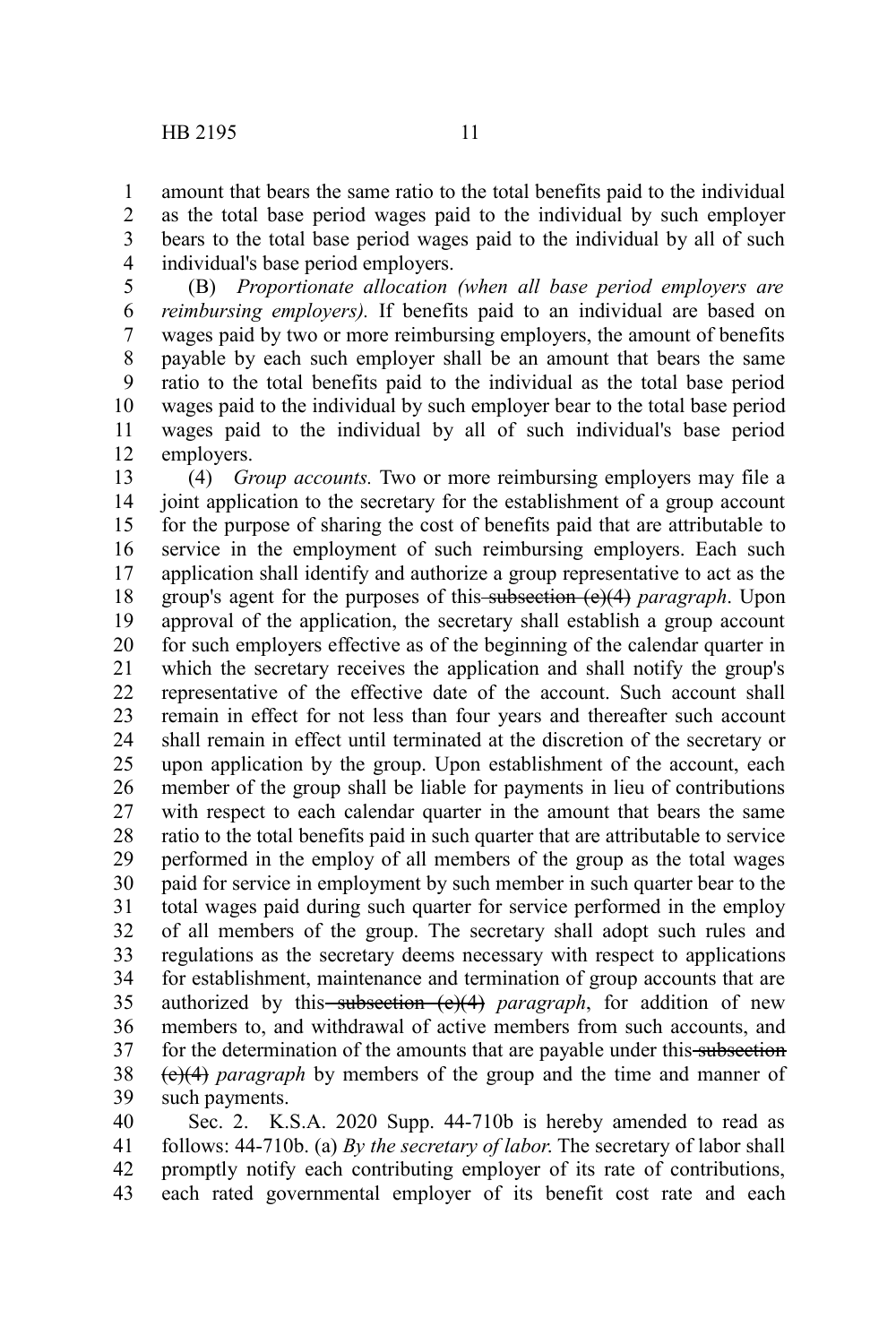reimbursing employer of its benefit liability as determined for any calendar year pursuant to K.S.A. 44-710 and 44-710a, and amendments thereto, on or before November 30 of the calendar year immediately preceding the calendar year in which such rate takes effect. Such determination shall become conclusive and binding upon the employer unless, within 15 days after the mailing of notice thereof to the employer's last known address or in the absence of mailing, within 15 days after the delivery of such notice, the employer files an application for review and redetermination, setting forth the reasons therefor. If the secretary of labor grants such review, the employer shall be promptly notified thereof and shall be granted an opportunity for a fair hearing, but no employer shall have standing, in any proceeding involving the employer's rate of contributions or benefit liability, to contest the chargeability to the employer's account of any benefits paid in accordance with a determination, redetermination or decision pursuant to subsection (e) of K.S.A. 44-710*(c)*, and amendments thereto, except upon the ground that the services on the basis of which such benefits were found to be chargeable did not constitute services performed in employment for the employer and only in the event that the employer was not a party to such determination, redetermination or decision or to any other proceedings under this act in which the character of such services was determined. Any such hearing conducted pursuant to this section shall be heard in the county where the contributing employer maintains its principle place of business. The hearing officer shall render a decision concerning all matters at issue in the hearing within 90 days. 1 2 3 4 5 6 7 8 9 10 11 12 13 14 15 16 17 18 19 20 21 22 23 24 25

(b) *(1) The secretary shall, without necessity of a request by an employer or a hearing, immediately and fully credit an employer's account for any benefits paid upon a determination by the secretary that such benefits were paid to any person who received such benefits: (A) By fraud; or (B) in error where any conditions imposed by this act for the receipt of benefits were not fulfilled or where the recipient was not qualified to or disqualified from receiving such benefits.* 26 27 28 29 30 31 32

*(2) (A) Contributing employers, rated governmental employers and reimbursing employers shall be held harmless for and shall not be required to reimburse the state for any benefits paid that have been identified by the employer as fraudulent and reported to the secretary unless the secretary determines that such benefits were received properly and not: (i) By fraud; or (ii) in error where any conditions imposed by this act for the receipt of benefits were not fulfilled or where the recipient was not qualified to or disqualified from receiving such benefits. Any such determination by the secretary shall be subject to appeal as provided by the employment security law.* 33 34 35 36 37 38 39 40 41 42

*(B) Reimbursing employers shall be refunded immediately, without* 43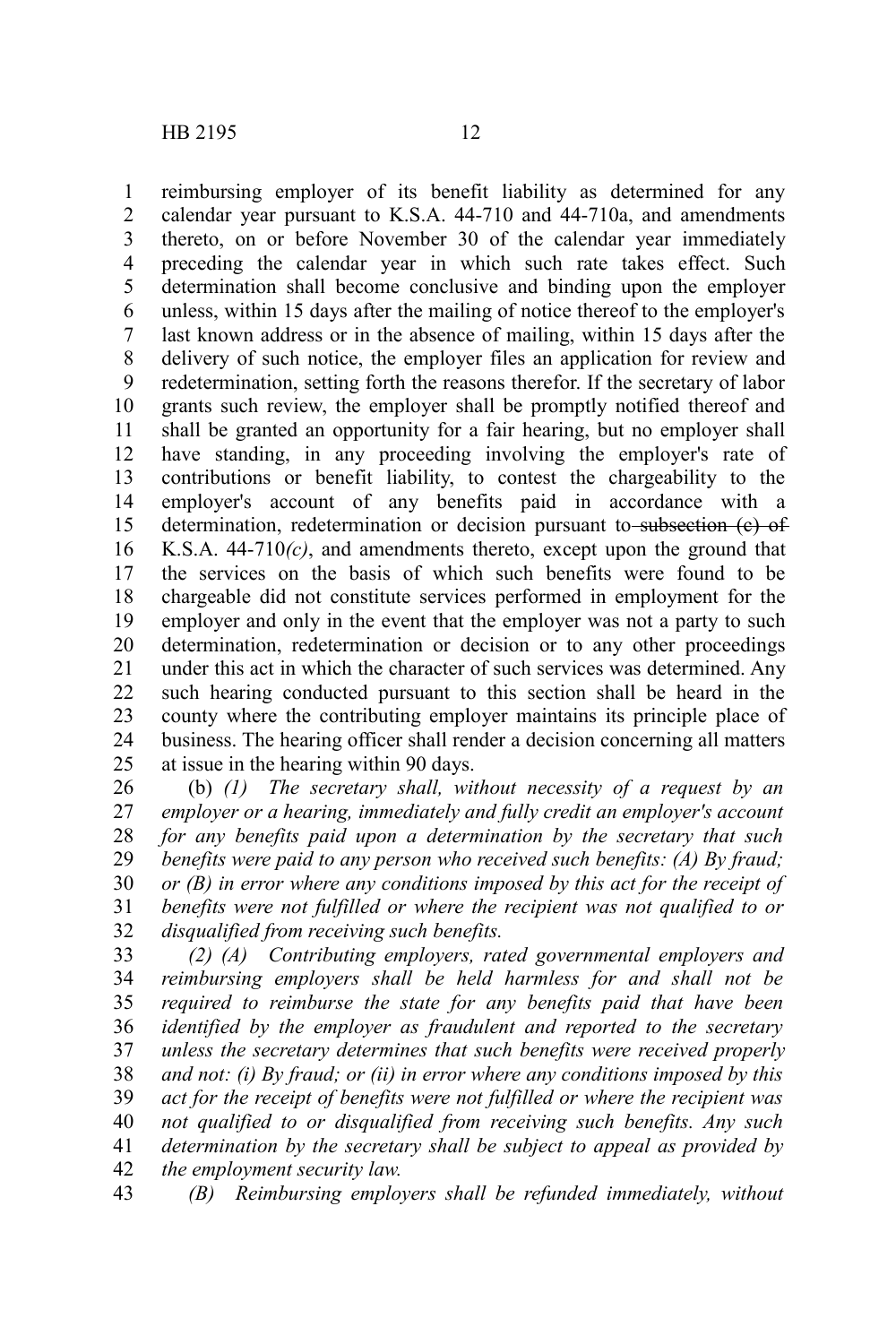*necessity of a request or a hearing, for reimbursements made to the state* 1

*for any claims or benefits paid on or after March 15, 2020, that are or have been reported to the secretary as fraudulent. Amounts refunded shall become due, subject to appeal as provided by the employment security law, upon a determination by the secretary, as provided by subparagraph (A), that the benefits were paid properly and not by fraud or in error.* 2 3 4 5 6

*(C) For the time period of March 15, 2020, through December 31, 2022, identifications of fraud reported to the secretary pursuant to subparagraphs (A) and (B) shall not be subject to any time limitation for disputing a claim or for appeal pursuant to K.S.A. 44-710, and amendments thereto, or pursuant to any other provision of the employment security law.* 7 8 9 10 11 12

*(3) The secretary shall review all reimbursing employer accounts for the 20-year period preceding July 1, 2021, and shall apply credit for any benefits previously paid by fraud or in error, as provided by paragraph (1), that have been charged against a reimbursing employer's account and have not yet been recovered through normal recovery efforts.* 13 14 15 16 17

*(c) Judicial review*. Any action of the secretary upon an employer's timely request for a review and redetermination of its rate of contributions or benefit liability, in accordance with subsection (a), is subject to review in accordance with the Kansas judicial review act. Any action for such review shall be heard in a summary manner and shall be given precedence over all other civil cases except cases arising under-subsection (i) of K.S.A. 44-709*(i)*, and amendments thereto, and the workmen's compensation act. 18 19 20 21 22 23 24 25

(c)*(d) Periodic notification of benefits charged*. The secretary of labor may provide by rules and regulations for periodic notification to employers of benefits paid and chargeable to their accounts or of the status of such accounts, and any such notification, in the absence of an application for redetermination filed in such manner and within such period as the secretary of labor may prescribe, shall become conclusive and binding upon the employer for all purposes. Such redeterminations, made after notice and opportunity for hearing, and the secretary's findings of facts in connection therewith may be introduced in any subsequent administrative or judicial proceedings involving the determination of the rate of contributions of any employer for any calendar year and shall be entitled to the same finality as is provided in this subsection with respect to the findings of fact made by the secretary of labor in proceedings to redetermine the contribution rate of an employer. The review or any other proceedings relating thereto as provided for in this section may be heard by any duly authorized employee of the secretary of labor and such action shall have the same effect as if heard by the secretary. 26 27 28 29 30 31 32 33 34 35 36 37 38 39 40 41 42

*(e) (1) The secretary shall review the information reported by the* 43